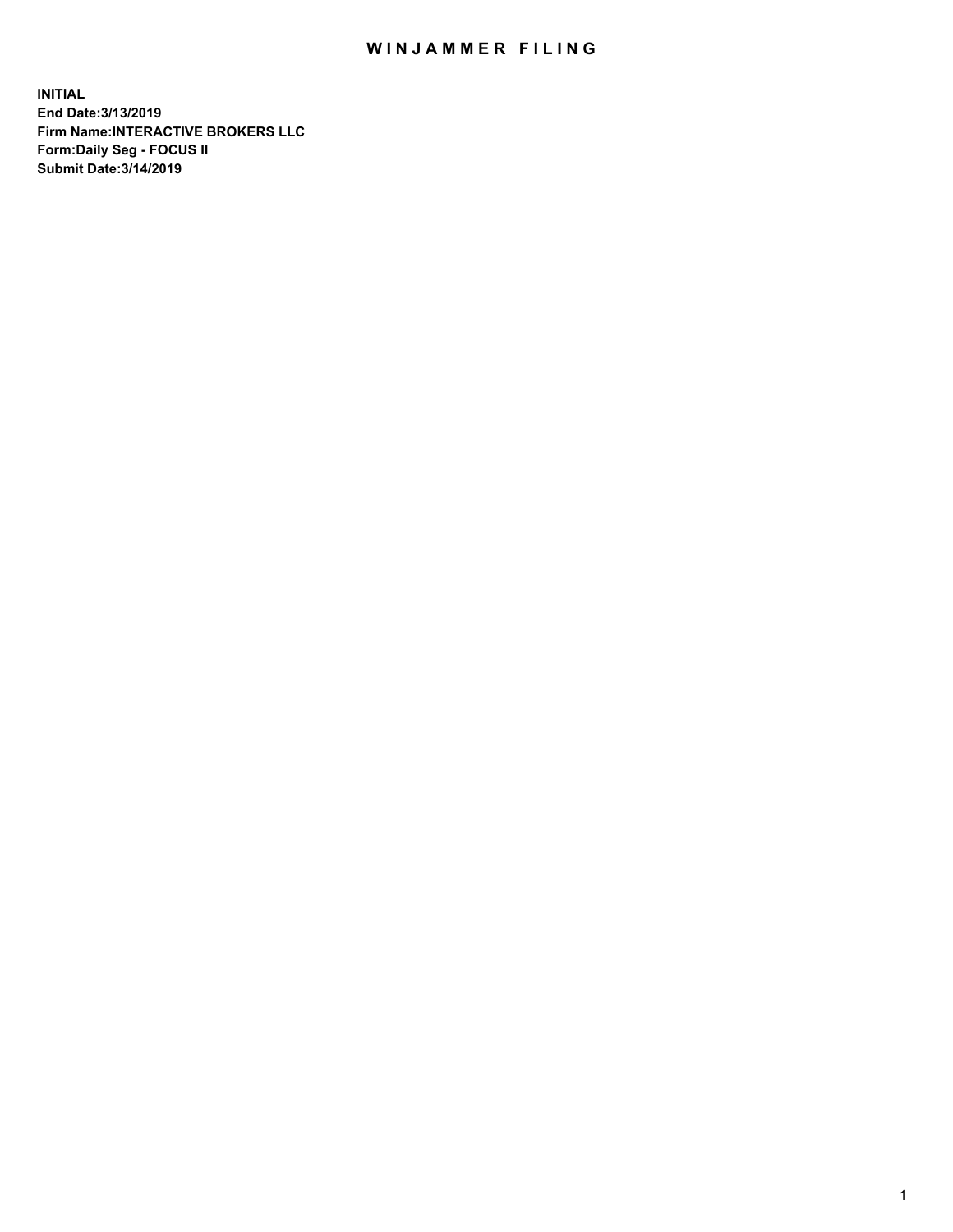**INITIAL End Date:3/13/2019 Firm Name:INTERACTIVE BROKERS LLC Form:Daily Seg - FOCUS II Submit Date:3/14/2019 Daily Segregation - Cover Page**

| Name of Company                                                                                                                                                                                                                                                                                                                | <b>INTERACTIVE BROKERS LLC</b>                                                                  |
|--------------------------------------------------------------------------------------------------------------------------------------------------------------------------------------------------------------------------------------------------------------------------------------------------------------------------------|-------------------------------------------------------------------------------------------------|
| <b>Contact Name</b>                                                                                                                                                                                                                                                                                                            | James Menicucci                                                                                 |
| <b>Contact Phone Number</b>                                                                                                                                                                                                                                                                                                    | 203-618-8085                                                                                    |
| <b>Contact Email Address</b>                                                                                                                                                                                                                                                                                                   | jmenicucci@interactivebrokers.c<br>om                                                           |
| FCM's Customer Segregated Funds Residual Interest Target (choose one):<br>a. Minimum dollar amount: ; or<br>b. Minimum percentage of customer segregated funds required:% ; or<br>c. Dollar amount range between: and; or<br>d. Percentage range of customer segregated funds required between:% and%.                         | $\overline{\mathbf{0}}$<br>$\overline{\mathbf{0}}$<br>155,000,000 245,000,000<br>0 <sub>0</sub> |
| FCM's Customer Secured Amount Funds Residual Interest Target (choose one):<br>a. Minimum dollar amount: ; or<br>b. Minimum percentage of customer secured funds required:%; or<br>c. Dollar amount range between: and; or<br>d. Percentage range of customer secured funds required between:% and%.                            | $\overline{\mathbf{0}}$<br>$\overline{\mathbf{0}}$<br>80,000,000 120,000,000<br>00              |
| FCM's Cleared Swaps Customer Collateral Residual Interest Target (choose one):<br>a. Minimum dollar amount: ; or<br>b. Minimum percentage of cleared swaps customer collateral required:% ; or<br>c. Dollar amount range between: and; or<br>d. Percentage range of cleared swaps customer collateral required between:% and%. | $\overline{\mathbf{0}}$<br>$\underline{\mathbf{0}}$<br>0 <sub>0</sub><br>0 <sub>0</sub>         |

Attach supporting documents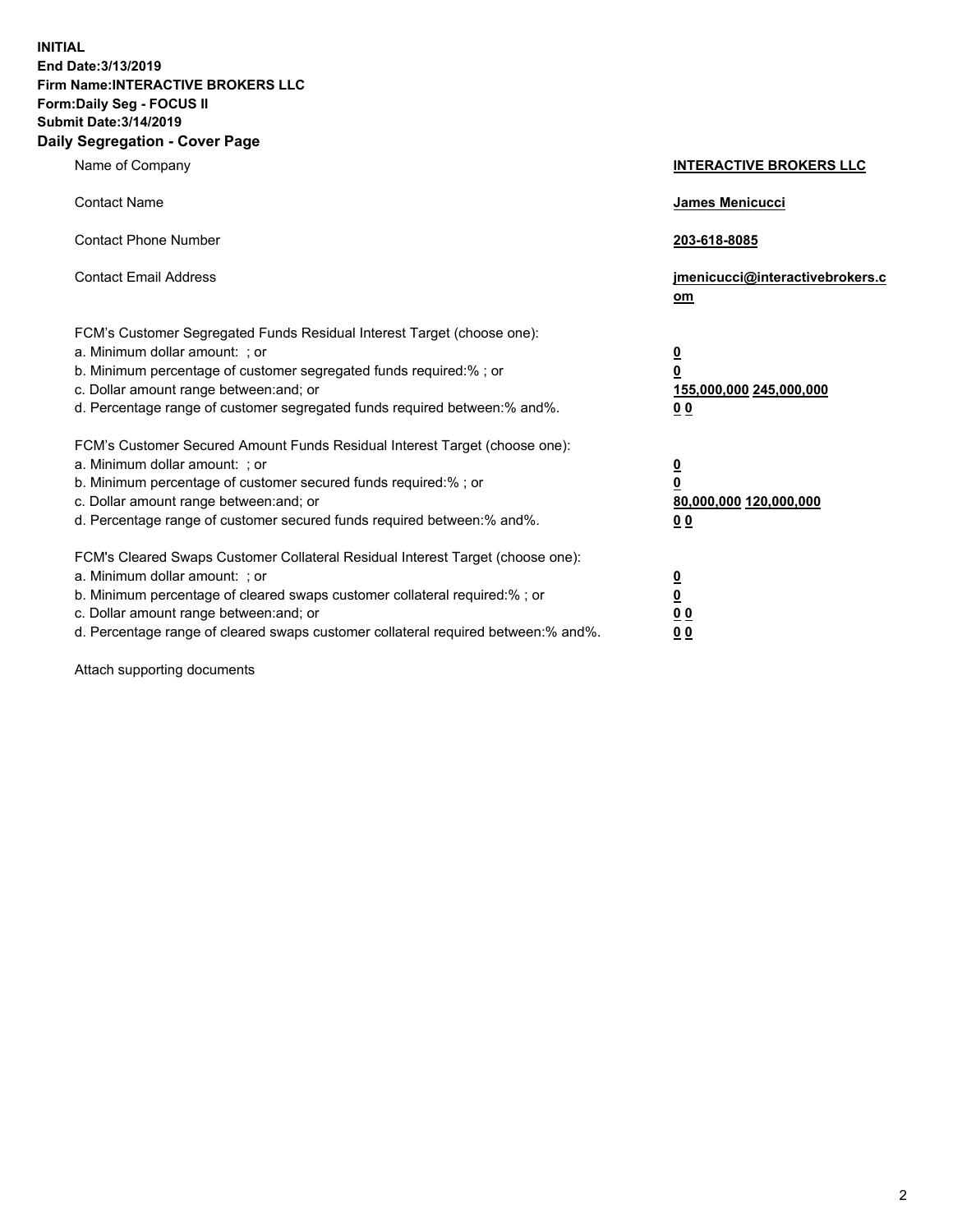## **INITIAL End Date:3/13/2019 Firm Name:INTERACTIVE BROKERS LLC Form:Daily Seg - FOCUS II Submit Date:3/14/2019 Daily Segregation - Secured Amounts**

| Daily Ocglegation - Occarea Anioants                                                        |                                                                                                                                                                                                                                                                                                                                                                                                                                                                                                                                                                                                                                                                                                                                                                                                                                                                                                                                                                                                                                                                                                                                                                                                                                          |
|---------------------------------------------------------------------------------------------|------------------------------------------------------------------------------------------------------------------------------------------------------------------------------------------------------------------------------------------------------------------------------------------------------------------------------------------------------------------------------------------------------------------------------------------------------------------------------------------------------------------------------------------------------------------------------------------------------------------------------------------------------------------------------------------------------------------------------------------------------------------------------------------------------------------------------------------------------------------------------------------------------------------------------------------------------------------------------------------------------------------------------------------------------------------------------------------------------------------------------------------------------------------------------------------------------------------------------------------|
| Foreign Futures and Foreign Options Secured Amounts                                         |                                                                                                                                                                                                                                                                                                                                                                                                                                                                                                                                                                                                                                                                                                                                                                                                                                                                                                                                                                                                                                                                                                                                                                                                                                          |
| Amount required to be set aside pursuant to law, rule or regulation of a foreign            | $0$ [7305]                                                                                                                                                                                                                                                                                                                                                                                                                                                                                                                                                                                                                                                                                                                                                                                                                                                                                                                                                                                                                                                                                                                                                                                                                               |
| government or a rule of a self-regulatory organization authorized thereunder                |                                                                                                                                                                                                                                                                                                                                                                                                                                                                                                                                                                                                                                                                                                                                                                                                                                                                                                                                                                                                                                                                                                                                                                                                                                          |
| Net ledger balance - Foreign Futures and Foreign Option Trading - All Customers             |                                                                                                                                                                                                                                                                                                                                                                                                                                                                                                                                                                                                                                                                                                                                                                                                                                                                                                                                                                                                                                                                                                                                                                                                                                          |
| A. Cash                                                                                     | 456,138,328 [7315]                                                                                                                                                                                                                                                                                                                                                                                                                                                                                                                                                                                                                                                                                                                                                                                                                                                                                                                                                                                                                                                                                                                                                                                                                       |
| B. Securities (at market)                                                                   | $0$ [7317]                                                                                                                                                                                                                                                                                                                                                                                                                                                                                                                                                                                                                                                                                                                                                                                                                                                                                                                                                                                                                                                                                                                                                                                                                               |
| Net unrealized profit (loss) in open futures contracts traded on a foreign board of trade   | $-5,973,530$ [7325]                                                                                                                                                                                                                                                                                                                                                                                                                                                                                                                                                                                                                                                                                                                                                                                                                                                                                                                                                                                                                                                                                                                                                                                                                      |
| Exchange traded options                                                                     |                                                                                                                                                                                                                                                                                                                                                                                                                                                                                                                                                                                                                                                                                                                                                                                                                                                                                                                                                                                                                                                                                                                                                                                                                                          |
| a. Market value of open option contracts purchased on a foreign board of trade              | 103,539 [7335]                                                                                                                                                                                                                                                                                                                                                                                                                                                                                                                                                                                                                                                                                                                                                                                                                                                                                                                                                                                                                                                                                                                                                                                                                           |
| b. Market value of open contracts granted (sold) on a foreign board of trade                | -17,965 [7337]                                                                                                                                                                                                                                                                                                                                                                                                                                                                                                                                                                                                                                                                                                                                                                                                                                                                                                                                                                                                                                                                                                                                                                                                                           |
|                                                                                             | 450,250,372 [7345]                                                                                                                                                                                                                                                                                                                                                                                                                                                                                                                                                                                                                                                                                                                                                                                                                                                                                                                                                                                                                                                                                                                                                                                                                       |
| Account liquidating to a deficit and account with a debit balances - gross amount           | 8,131 [7351]                                                                                                                                                                                                                                                                                                                                                                                                                                                                                                                                                                                                                                                                                                                                                                                                                                                                                                                                                                                                                                                                                                                                                                                                                             |
| Less: amount offset by customer owned securities                                            | 0 [7352] 8,131 [7354]                                                                                                                                                                                                                                                                                                                                                                                                                                                                                                                                                                                                                                                                                                                                                                                                                                                                                                                                                                                                                                                                                                                                                                                                                    |
| Amount required to be set aside as the secured amount - Net Liquidating Equity              | 450,258,503 [7355]                                                                                                                                                                                                                                                                                                                                                                                                                                                                                                                                                                                                                                                                                                                                                                                                                                                                                                                                                                                                                                                                                                                                                                                                                       |
| Method (add lines 4 and 5)                                                                  |                                                                                                                                                                                                                                                                                                                                                                                                                                                                                                                                                                                                                                                                                                                                                                                                                                                                                                                                                                                                                                                                                                                                                                                                                                          |
| Greater of amount required to be set aside pursuant to foreign jurisdiction (above) or line | 450,258,503 [7360]                                                                                                                                                                                                                                                                                                                                                                                                                                                                                                                                                                                                                                                                                                                                                                                                                                                                                                                                                                                                                                                                                                                                                                                                                       |
| 6.                                                                                          |                                                                                                                                                                                                                                                                                                                                                                                                                                                                                                                                                                                                                                                                                                                                                                                                                                                                                                                                                                                                                                                                                                                                                                                                                                          |
| FUNDS DEPOSITED IN SEPARATE REGULATION 30.7 ACCOUNTS                                        |                                                                                                                                                                                                                                                                                                                                                                                                                                                                                                                                                                                                                                                                                                                                                                                                                                                                                                                                                                                                                                                                                                                                                                                                                                          |
| Cash in banks                                                                               |                                                                                                                                                                                                                                                                                                                                                                                                                                                                                                                                                                                                                                                                                                                                                                                                                                                                                                                                                                                                                                                                                                                                                                                                                                          |
| A. Banks located in the United States                                                       | 59,580,789 [7500]                                                                                                                                                                                                                                                                                                                                                                                                                                                                                                                                                                                                                                                                                                                                                                                                                                                                                                                                                                                                                                                                                                                                                                                                                        |
| B. Other banks qualified under Regulation 30.7                                              | 0 [7520] 59,580,789 [7530]                                                                                                                                                                                                                                                                                                                                                                                                                                                                                                                                                                                                                                                                                                                                                                                                                                                                                                                                                                                                                                                                                                                                                                                                               |
| Securities                                                                                  |                                                                                                                                                                                                                                                                                                                                                                                                                                                                                                                                                                                                                                                                                                                                                                                                                                                                                                                                                                                                                                                                                                                                                                                                                                          |
| A. In safekeeping with banks located in the United States                                   | 411,921,760 [7540]                                                                                                                                                                                                                                                                                                                                                                                                                                                                                                                                                                                                                                                                                                                                                                                                                                                                                                                                                                                                                                                                                                                                                                                                                       |
|                                                                                             | 0 [7560] 411,921,760 [7570]                                                                                                                                                                                                                                                                                                                                                                                                                                                                                                                                                                                                                                                                                                                                                                                                                                                                                                                                                                                                                                                                                                                                                                                                              |
|                                                                                             |                                                                                                                                                                                                                                                                                                                                                                                                                                                                                                                                                                                                                                                                                                                                                                                                                                                                                                                                                                                                                                                                                                                                                                                                                                          |
| A. Cash                                                                                     | $0$ [7580]                                                                                                                                                                                                                                                                                                                                                                                                                                                                                                                                                                                                                                                                                                                                                                                                                                                                                                                                                                                                                                                                                                                                                                                                                               |
| <b>B.</b> Securities                                                                        | $0$ [7590]                                                                                                                                                                                                                                                                                                                                                                                                                                                                                                                                                                                                                                                                                                                                                                                                                                                                                                                                                                                                                                                                                                                                                                                                                               |
|                                                                                             | $0$ [7600]                                                                                                                                                                                                                                                                                                                                                                                                                                                                                                                                                                                                                                                                                                                                                                                                                                                                                                                                                                                                                                                                                                                                                                                                                               |
|                                                                                             | $0$ [7610]                                                                                                                                                                                                                                                                                                                                                                                                                                                                                                                                                                                                                                                                                                                                                                                                                                                                                                                                                                                                                                                                                                                                                                                                                               |
|                                                                                             | 0 [7615] 0 [7620]                                                                                                                                                                                                                                                                                                                                                                                                                                                                                                                                                                                                                                                                                                                                                                                                                                                                                                                                                                                                                                                                                                                                                                                                                        |
|                                                                                             |                                                                                                                                                                                                                                                                                                                                                                                                                                                                                                                                                                                                                                                                                                                                                                                                                                                                                                                                                                                                                                                                                                                                                                                                                                          |
|                                                                                             | $0$ [7640]                                                                                                                                                                                                                                                                                                                                                                                                                                                                                                                                                                                                                                                                                                                                                                                                                                                                                                                                                                                                                                                                                                                                                                                                                               |
|                                                                                             | $0$ [7650]                                                                                                                                                                                                                                                                                                                                                                                                                                                                                                                                                                                                                                                                                                                                                                                                                                                                                                                                                                                                                                                                                                                                                                                                                               |
|                                                                                             | $0$ [7660]                                                                                                                                                                                                                                                                                                                                                                                                                                                                                                                                                                                                                                                                                                                                                                                                                                                                                                                                                                                                                                                                                                                                                                                                                               |
|                                                                                             | $0$ [7670]                                                                                                                                                                                                                                                                                                                                                                                                                                                                                                                                                                                                                                                                                                                                                                                                                                                                                                                                                                                                                                                                                                                                                                                                                               |
|                                                                                             | 0 [7675] 0 [7680]                                                                                                                                                                                                                                                                                                                                                                                                                                                                                                                                                                                                                                                                                                                                                                                                                                                                                                                                                                                                                                                                                                                                                                                                                        |
|                                                                                             |                                                                                                                                                                                                                                                                                                                                                                                                                                                                                                                                                                                                                                                                                                                                                                                                                                                                                                                                                                                                                                                                                                                                                                                                                                          |
|                                                                                             | 93,876,723 [7700]                                                                                                                                                                                                                                                                                                                                                                                                                                                                                                                                                                                                                                                                                                                                                                                                                                                                                                                                                                                                                                                                                                                                                                                                                        |
|                                                                                             | $0$ [7710]                                                                                                                                                                                                                                                                                                                                                                                                                                                                                                                                                                                                                                                                                                                                                                                                                                                                                                                                                                                                                                                                                                                                                                                                                               |
|                                                                                             | 3,754,790 [7720]                                                                                                                                                                                                                                                                                                                                                                                                                                                                                                                                                                                                                                                                                                                                                                                                                                                                                                                                                                                                                                                                                                                                                                                                                         |
|                                                                                             | 103,539 [7730]                                                                                                                                                                                                                                                                                                                                                                                                                                                                                                                                                                                                                                                                                                                                                                                                                                                                                                                                                                                                                                                                                                                                                                                                                           |
|                                                                                             | -17,965 [7735] 97,717,087 [7740]                                                                                                                                                                                                                                                                                                                                                                                                                                                                                                                                                                                                                                                                                                                                                                                                                                                                                                                                                                                                                                                                                                                                                                                                         |
|                                                                                             | 0 [7760]                                                                                                                                                                                                                                                                                                                                                                                                                                                                                                                                                                                                                                                                                                                                                                                                                                                                                                                                                                                                                                                                                                                                                                                                                                 |
|                                                                                             | $0$ [7765]                                                                                                                                                                                                                                                                                                                                                                                                                                                                                                                                                                                                                                                                                                                                                                                                                                                                                                                                                                                                                                                                                                                                                                                                                               |
|                                                                                             | 569,219,636 [7770]                                                                                                                                                                                                                                                                                                                                                                                                                                                                                                                                                                                                                                                                                                                                                                                                                                                                                                                                                                                                                                                                                                                                                                                                                       |
|                                                                                             | 118,961,133 [7380]                                                                                                                                                                                                                                                                                                                                                                                                                                                                                                                                                                                                                                                                                                                                                                                                                                                                                                                                                                                                                                                                                                                                                                                                                       |
|                                                                                             |                                                                                                                                                                                                                                                                                                                                                                                                                                                                                                                                                                                                                                                                                                                                                                                                                                                                                                                                                                                                                                                                                                                                                                                                                                          |
|                                                                                             | 80,000,000 [7780]                                                                                                                                                                                                                                                                                                                                                                                                                                                                                                                                                                                                                                                                                                                                                                                                                                                                                                                                                                                                                                                                                                                                                                                                                        |
|                                                                                             | 38,961,133 [7785]                                                                                                                                                                                                                                                                                                                                                                                                                                                                                                                                                                                                                                                                                                                                                                                                                                                                                                                                                                                                                                                                                                                                                                                                                        |
|                                                                                             | Net equity (deficit) (add lines 1.2. and 3.)<br>B. In safekeeping with other banks qualified under Regulation 30.7<br>Equities with registered futures commission merchants<br>C. Unrealized gain (loss) on open futures contracts<br>D. Value of long option contracts<br>E. Value of short option contracts<br>Amounts held by clearing organizations of foreign boards of trade<br>A. Cash<br><b>B.</b> Securities<br>C. Amount due to (from) clearing organization - daily variation<br>D. Value of long option contracts<br>E. Value of short option contracts<br>Amounts held by members of foreign boards of trade<br>A. Cash<br><b>B.</b> Securities<br>C. Unrealized gain (loss) on open futures contracts<br>D. Value of long option contracts<br>E. Value of short option contracts<br>Amounts with other depositories designated by a foreign board of trade<br>Segregated funds on hand<br>Total funds in separate section 30.7 accounts<br>Excess (deficiency) Set Aside for Secured Amount (subtract line 7 Secured Statement<br>Page 1 from Line 8)<br>Management Target Amount for Excess funds in separate section 30.7 accounts<br>Excess (deficiency) funds in separate 30.7 accounts over (under) Management Target |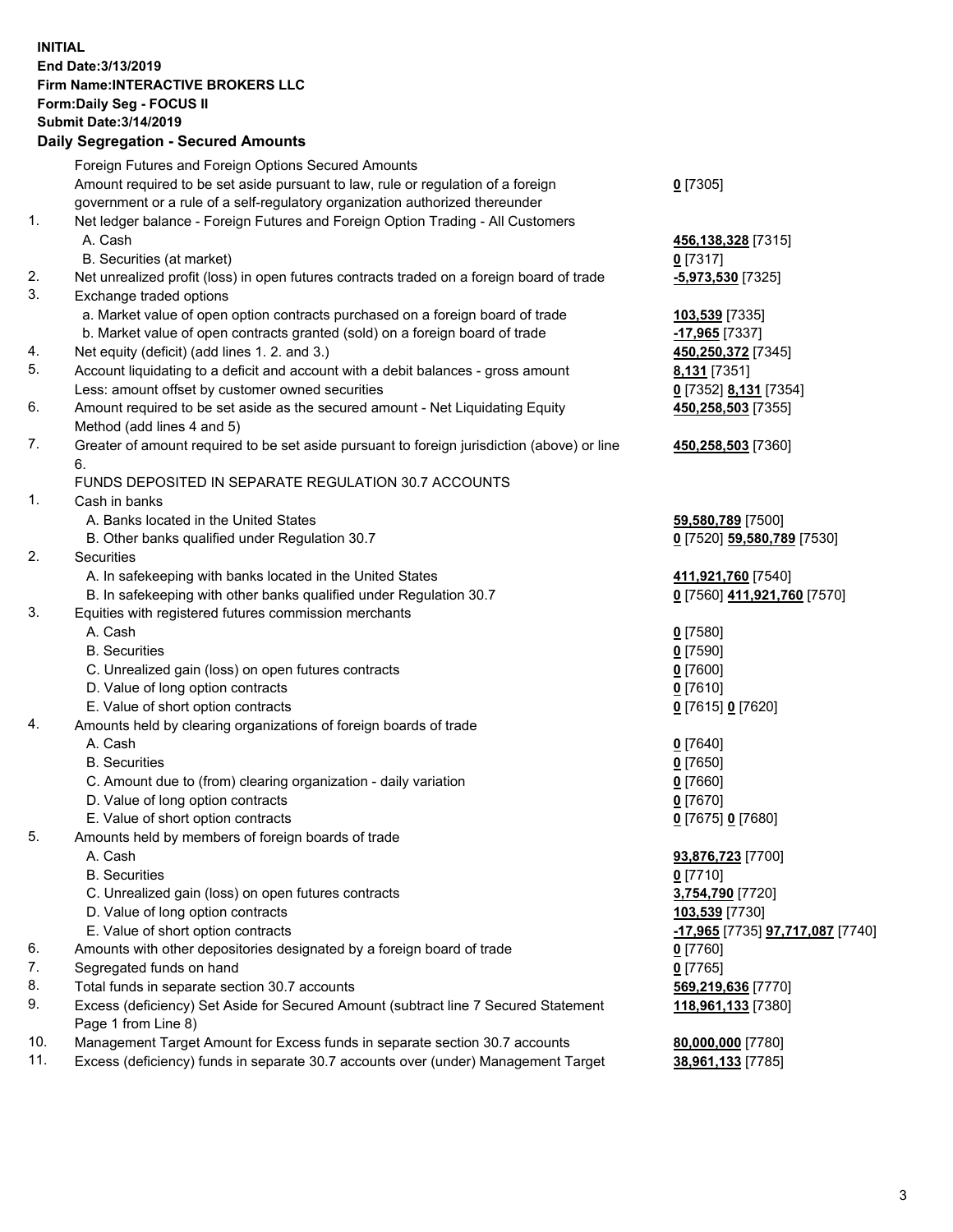**INITIAL End Date:3/13/2019 Firm Name:INTERACTIVE BROKERS LLC Form:Daily Seg - FOCUS II Submit Date:3/14/2019 Daily Segregation - Segregation Statement** SEGREGATION REQUIREMENTS(Section 4d(2) of the CEAct) 1. Net ledger balance A. Cash **3,831,201,904** [7010] B. Securities (at market) **0** [7020] 2. Net unrealized profit (loss) in open futures contracts traded on a contract market **-47,972,499** [7030] 3. Exchange traded options A. Add market value of open option contracts purchased on a contract market **121,170,520** [7032] B. Deduct market value of open option contracts granted (sold) on a contract market **-175,050,203** [7033] 4. Net equity (deficit) (add lines 1, 2 and 3) **3,729,349,722** [7040] 5. Accounts liquidating to a deficit and accounts with debit balances - gross amount **1,221,051** [7045] Less: amount offset by customer securities **0** [7047] **1,221,051** [7050] 6. Amount required to be segregated (add lines 4 and 5) **3,730,570,773** [7060] FUNDS IN SEGREGATED ACCOUNTS 7. Deposited in segregated funds bank accounts A. Cash **504,523,445** [7070] B. Securities representing investments of customers' funds (at market) **2,226,339,805** [7080] C. Securities held for particular customers or option customers in lieu of cash (at market) **0** [7090] 8. Margins on deposit with derivatives clearing organizations of contract markets A. Cash **4,623,968** [7100] B. Securities representing investments of customers' funds (at market) **1,251,266,040** [7110] C. Securities held for particular customers or option customers in lieu of cash (at market) **0** [7120] 9. Net settlement from (to) derivatives clearing organizations of contract markets **7,070,030** [7130] 10. Exchange traded options A. Value of open long option contracts **121,222,162** [7132] B. Value of open short option contracts **-175,115,531** [7133] 11. Net equities with other FCMs A. Net liquidating equity **0** [7140] B. Securities representing investments of customers' funds (at market) **0** [7160] C. Securities held for particular customers or option customers in lieu of cash (at market) **0** [7170] 12. Segregated funds on hand **0** [7150] 13. Total amount in segregation (add lines 7 through 12) **3,939,929,919** [7180] 14. Excess (deficiency) funds in segregation (subtract line 6 from line 13) **209,359,146** [7190] 15. Management Target Amount for Excess funds in segregation **155,000,000** [7194]

16. Excess (deficiency) funds in segregation over (under) Management Target Amount Excess

**54,359,146** [7198]